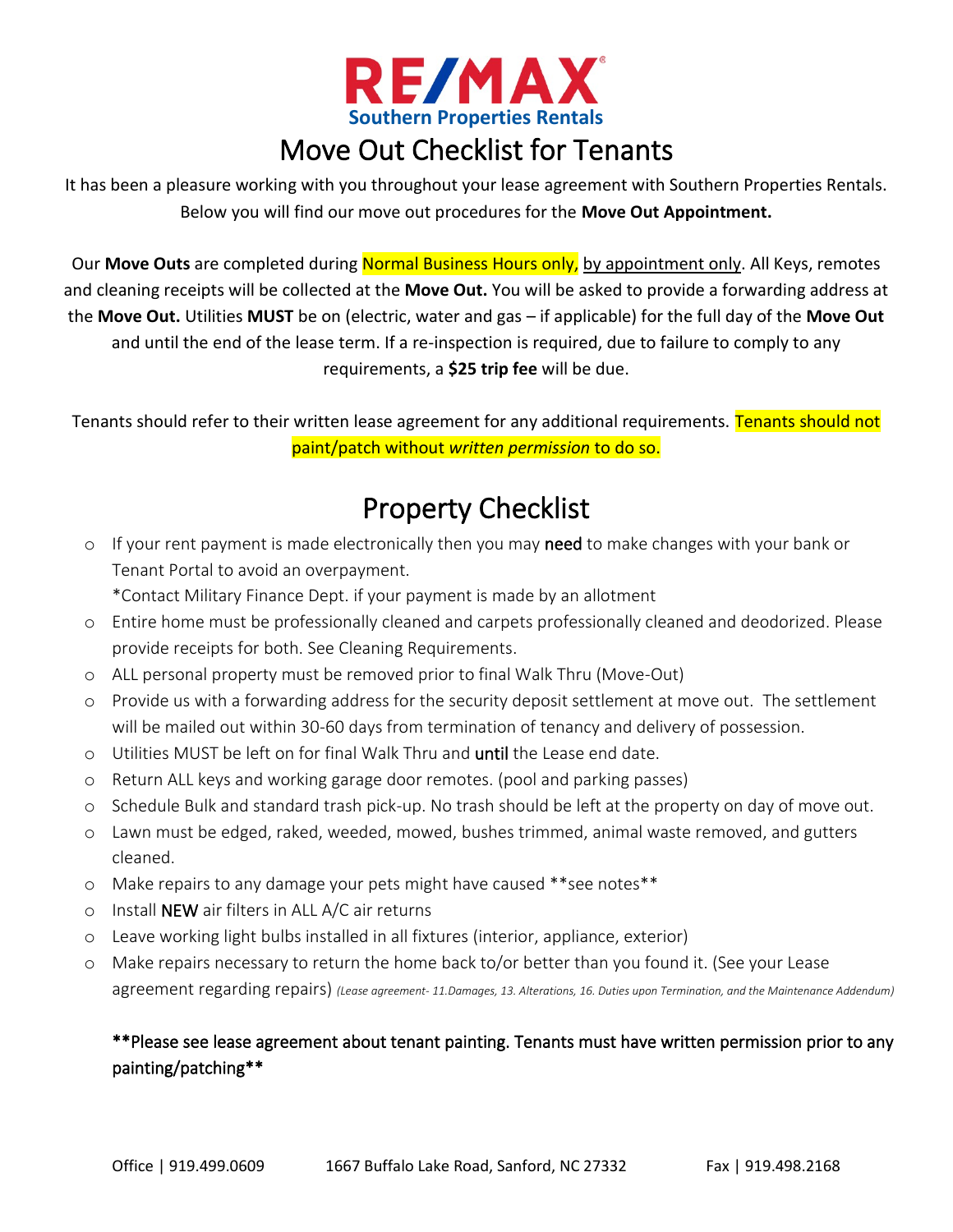

### Local Vendors

\*Power and water will be needed. Tenant should inspect work upon completion

#### **House Cleaners:**

Anna's Cleaning Service (912) 856-7060 Tap Cleaning (919)-356-0176 Clean Bee Housekeepers LLC (919) 842-9629 Maid4 You Cleaning 919-778-3639 faymaid4you@gmail.com Honey Bee's (910) 758-5545 Hilda with JMA Cleaning 910-745-2054

#### **Carpet Cleaners:**

(*Carpet should be thoroughly vacuumed before/after carpets are cleaned, Tenant should point out stains for treatment)* Xtreme Carpet Cleaning (919) 721-1606 ProCare Carpet Cleaning (910) 868-2568

#### **Handyman Services:**

Hollar Home Improvements (910) 890-4308 Thomas Chamberlain (570) 362-1196 Joseph Andersen (402) 840-5914

#### **Painting: (see also handymen)**

Above handymen plus Viper Painting (610) 737-5566 Jimenez's Painting (919) 842-4045

**Exterminator:** Hall's Exterminating (919) 207-1234

#### **Plumber:**

Fix-It Plumbing (919) 776-7870

#### **Lawn Care/Gutter cleaning Zero**

Lees Landscaping (919) 478-3824 Cooper's Lawn Care (919) 721-1204 Zero Degree- Chris Allen 919-721-2182 Garcia Lawn Care 919-343-7227

#### **Appliances Repair- (Broken bins-damages):** Tri-County Appliance (919) 708-8079